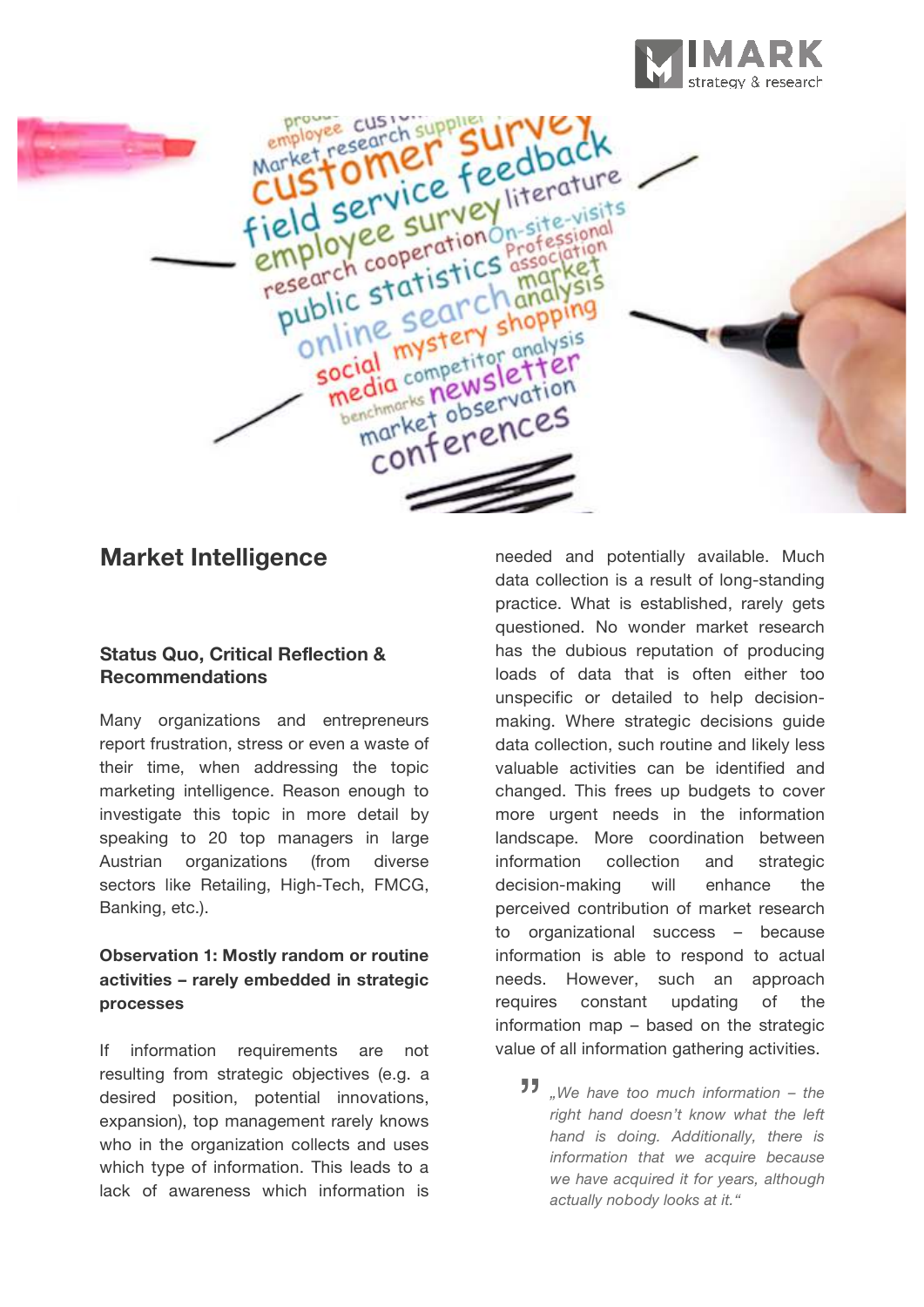## **Observation 2: A Myth: "We know a lot because our people are close to the market"**

Many organizations find relief in the belief that employees walk around with attentive eyes and ears. This internal focus creates a false sense of security. Employees, for example in sales, will no doubt communicate what they deem useful, but are likely to be tacit about unpleasant facts. In addition, information collection by market-facing staff is likely to focus on operative issues only. Such information by definition may help address operative challenges, but is unlikely to support strategic decision-making. The myth of knowing everything diminishes the perceived value of marketing research (as opposed to controlling which tracks other types of information very closely), slow adoption of new media for research purposes, and ignorance about one's own perception relative to competitors. No surprise organizations are surprised a lot. Being surprised is worse than erring – from the latter one could at least learn. A structured and planned marketing research approach might allow the marketing research function to attain a status comparable to controlling – a return on marketing understanding to prevent a trip without map or direction.

# **\***<br>**11** "Each of us travels the world with open<br>**\*\*\*** "Each of us travels the world with open *eyes and ears."*

## **Observation 3: Informed employees make an informed organization – right?**

Frequently attempts to improve knowledge gathering and dissemination, or at least its storage, via the installation of complex knowledge management systems fail. This failure is either a consequence of userunfriendly systems or low regard for

information: employees perceive data management as a pain in the a\*\*. Technical solutions can at best support but are not helpful if the culture does not value information and its sharing. Many organizations rely on experienced internal market-facing people to serve as the best source of relevant information. However, even if such people exist and are willing to share, they can leave the organization with large knowledge gaps if they quit. Usually it is exactly this group of persons that is extremely busy and lacks the time to effectively disseminate their knowledge. Most organizations lack a structured process which provides easy storage, access and dissemination of the knowledge held by few individuals. Often it is only coincidence that their knowledge becomes available to others in the organization.

#### **Our suggestions**

## **Suggestion 1**

#### **Strategic objectives must guide information needs.**

- Imagine a repositioning: market information must help to understand customer expectations, or identify how one's own capabilities compare to competition.
- Imagine geographic expansion: information about potential target markets and resulting requirements must help to evaluate organizational capabilities.
- Imagine a technological innovation: information must concentrate how the idea matches (latent) needs and which factors would enhance adoption.

#### **Suggestion 2**

An **information map** which details info needs, relevant sources and methodology, must be drawn and regularly questioned: